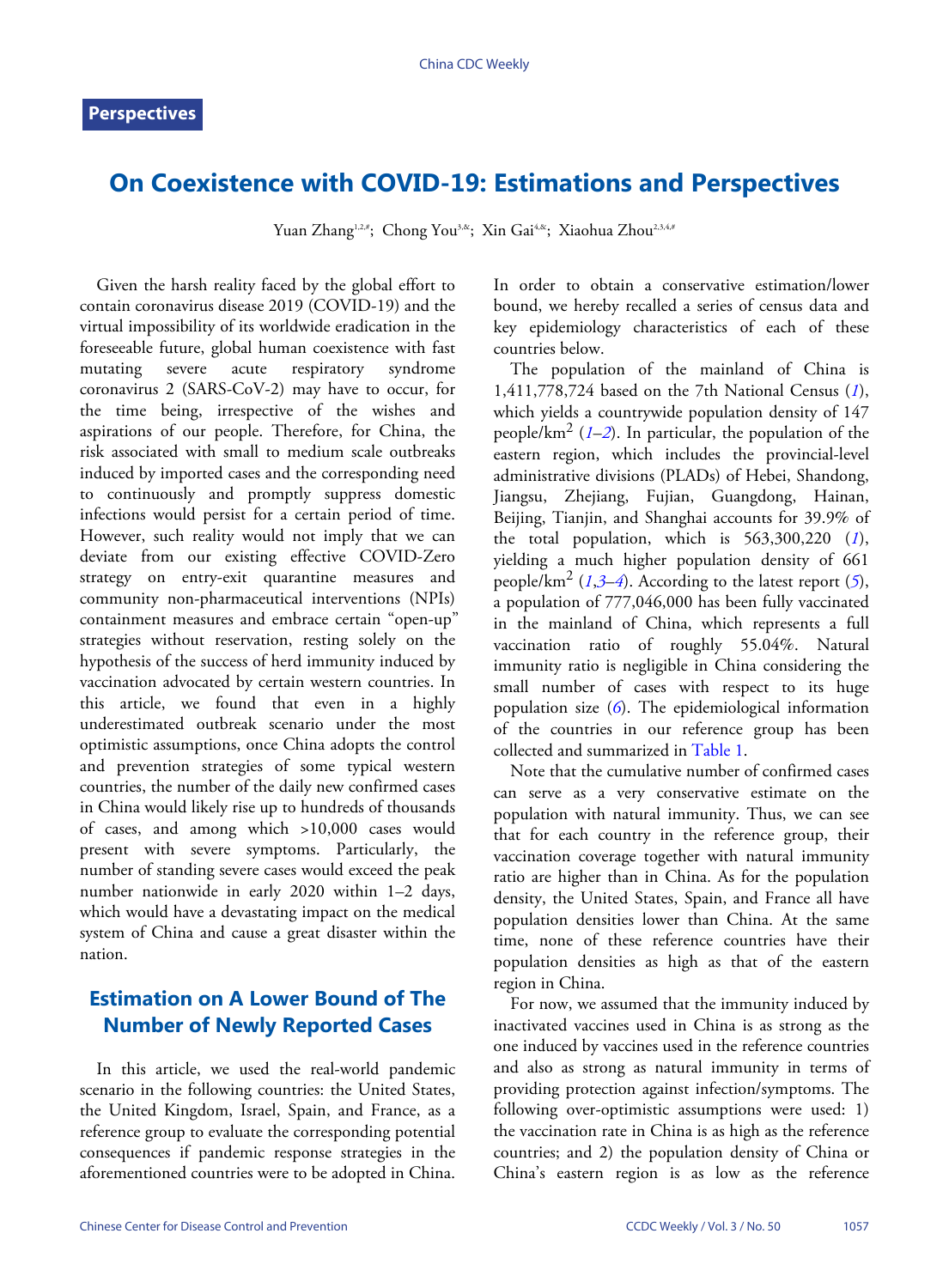| <b>Reference</b><br>country | <b>Population</b> | <b>Population density</b> | <b>Vaccination ratio-full</b> | <b>Confirmed cases-</b><br>cumulative | <b>Confirmed cases-</b><br>averaged in 7 days |
|-----------------------------|-------------------|---------------------------|-------------------------------|---------------------------------------|-----------------------------------------------|
| US                          | 332,580,000 (7)   | 36.2(8)                   | 51.16% (08/23) (9)            | 37,939,641 (10)                       | 150,098 (10)                                  |
| UK                          | 67,081,000 (11)   | 280.6(8)                  | 61.59% (08/22) (9)            | 6,555,419 (10)                        | 32,843 (10)                                   |
| Israel                      | 9,289,800(12)     | 400.0(8)                  | $62.94\%$ (08/23) (9)         | 999,110 (10)                          | 7,293 (10)                                    |
| Spain                       | 47,330,000 (13)   | 93.7(8)                   | 67.26% (08/22) (9)            | 4,794,352 (10)                        | 10,727 (10)                                   |
| France                      | 67, 347, 241 (14) | 119.2 $(8)$               | 55.57% (08/22) (9)            | 6,708,163 (10)                        | 21,667 (10)                                   |

<span id="page-1-0"></span>TABLE 1. Epidemiology profiles of the reference countries.

countries (see detailed explanation below) if pandemic response strategies and community activity patterns in the reference countries were adopted in China, the ratio of infection would be similar to these countries. While in reality, such a rate should be much higher.

 $\beta$ *SI*/*N*, where  $\beta$  is the transmission rate, *S* is the susceptible population,  $I$  is the infected population and  $N$  is the total population. If  $β$  and the ratio of infection  $I/N$  are fixed, the number of new infections is proportional to *S*, which is in turn approximately proportional to the population size  $N$ . According to the dynamic transmission models in epidemiology, for example the well-known susceptibleinfected-removed (SIR) model and its variants, the daily increment in pandemic size can be estimated by

We could hence scale the size of *S* to estimate the daily confirmed cases in China if the same strategies in the reference countries would have been adopted, under the aforementioned assumptions. Note that the estimates would be most likely over-optimistic due to the nature of assumptions  $(1-2)$  $(1-2)$  $(1-2)$  $(1-2)$  $(1-2)$ , but still serve their purpose of obtaining a plausible lower bound of pandemic sizes.

To ensure that assumption (*[2](#page-3-1)*) was always a conservative one and thus led to a universally overoptimistic estimate if China adopted response strategies of all the reference countries, we estimated various lower bounds of national-wide daily new infection sizes using the national population if the corresponding reference countries have a population density lower than China (i.e., the United States, Spain, and France). Otherwise, the lower bounds of daily new infection sizes in the eastern region were calculated using only the population within that part of China (i.e., Britain and Israel). Recall that the population in the eastern region of China is significantly higher than any of the reference countries, ensuring that assumption (*[2](#page-3-1)*) remains conservative. Estimations of the lower bound in the two scenarios above are precisely calculated in the following Equations:

(i) Population density of reference country < Overall population density of China

$$
lowerbound estimate = \frac{1}{Population\ of\ Reference\ Country} \quad (1)
$$

*Population of China*

$$
\times \stackrel{-}{C} \bigl(\textit{Reference Country}\bigr)
$$

(ii) Population density of reference country > Overall population density of China

$$
lower bound estimate = \frac{Population \ of \ Eastern region}{Population \ of \ Reference \ Country} \times (2)
$$

# − *C* (*Reference Country*)

− Remark 1: In Equation (1)–(2), *C* (*Reference Country*) stands for the average of confirmed cases reported in the reference country, August 17–August 23, 2021.

Based on Equation  $(1)$ – $(2)$ , the conservative estimates on hypothetic daily new infections in China can be obtained under strategies in the reference countries in [Table 2](#page-2-0). We can see that even with the aforementioned over-optimistic assumptions, the size of daily new infection in China would be very likely of hundreds of thousands if China adopted the strategies in these reference countries.

## **Estimation on a Lower Bound of Daily New Severe Cases**

There have been recent arguments that a higher infection size is now more tolerable provided that severe cases of COVID-19 have been substantially reduced under the large-scale vaccination campaign, preventing the medical system from being overrun. While vaccination has been proved to significantly reduce the development of severe symptoms after infection from the original and mutated strain of the virus, the emergence of new mutated strains would potentially disrupt such protection. In order to depict the combined effect from vaccine coverage rate, vaccine protection efficiency, and the characteristics of the Delta strain on the current rate of severe cases, we used real-world data in the most recent outbreak in Yangzhou, China and modified it based on nationwide age structure.

By midnight of August 23, 2021, there have been a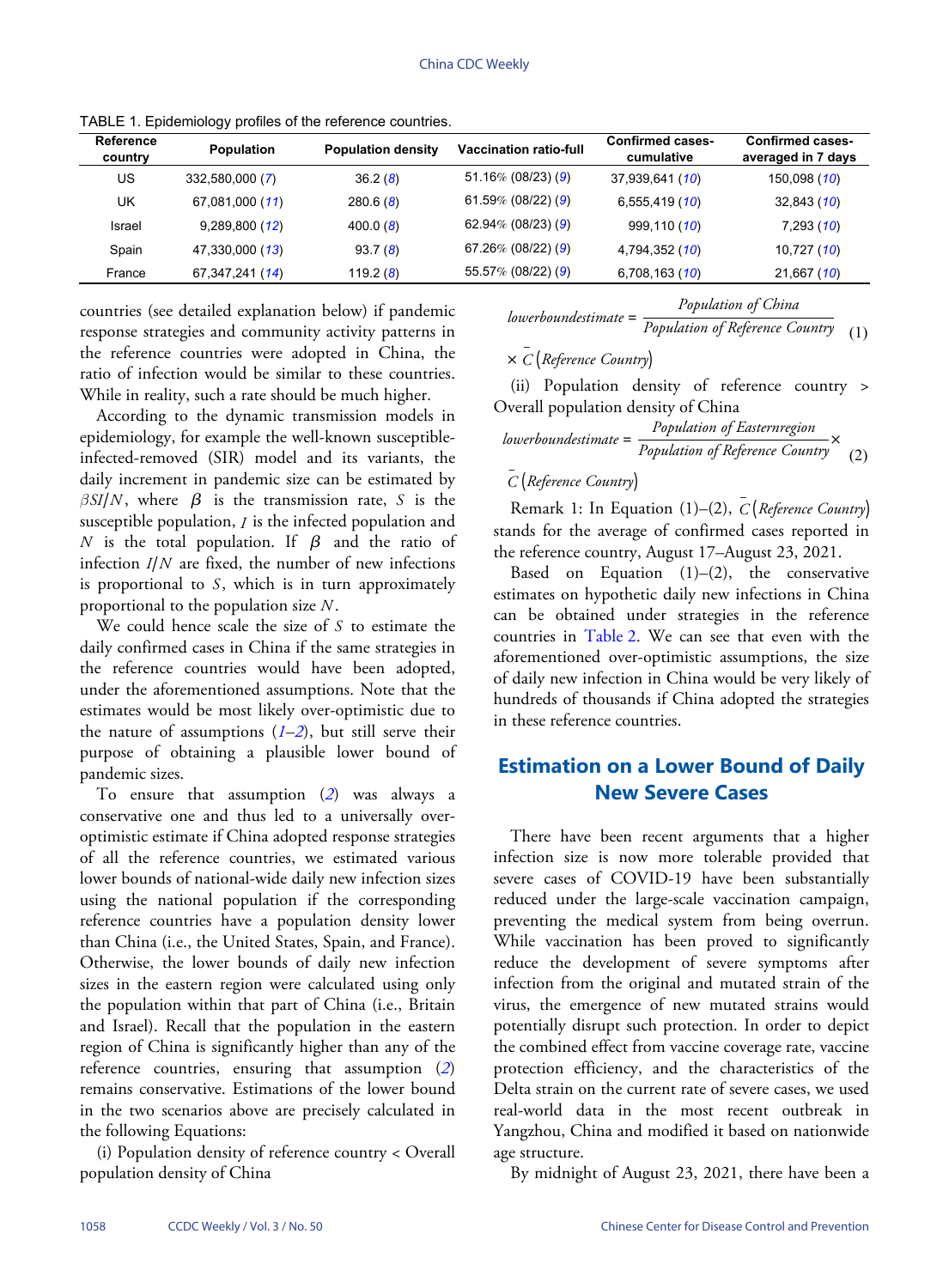| <b>Reference country</b> | Population in the<br>reference country | Confirmed cases-averaged in 7 days in Estimated lower bound of daily new<br>the reference country | cases in China |
|--------------------------|----------------------------------------|---------------------------------------------------------------------------------------------------|----------------|
| US                       | 332,580,000                            | 150.098                                                                                           | 637,155        |
| UK                       | 67,081,000                             | 32.843                                                                                            | 275.793        |
| Israel                   | 9.289.800                              | 7.293                                                                                             | 442.221        |
| Spain                    | 47.330.000                             | 10.727                                                                                            | 319.969        |
| France                   | 67.347.241                             | 21.667                                                                                            | 454.198        |

<span id="page-2-0"></span>TABLE 2. Estimates on the lower bound of daily new infections in China under strategies in the reference countries.

total of 568 cases reported in Yangzhou (*[15](#page-4-6)*). Moreover, as of August 16, the city had 27 standing severe cases and 17 critical cases (*[16](#page-4-7)*) Thus, the cumulative number of cases who had ever developed severe symptoms is at least 44 (27+17), which yields a ratio of 7.7%. Note that the outbreak in Yangzhou was still in a moderate scale without medical overloading, the observed rate can be considered as an optimistic estimate on the rate of severe cases for larger scale outbreaks.

However, it is worth noting that the outbreak in Yangzhou was mainly induced by the spread of COVID-19 in Mahjong clubs and that the elderly accounted for 41.0% of the total reported infections. Noting that the elderly is known to have a higher risk of developing severe symptoms, we had to rescale the rate of severe cases by adjusting the age structure in Yangzhou to match that of the whole population of China as follows.

The rate of severe cases in Yangzhou can be expressed as

$$
\rho^s = \rho_1 p_1^s + \rho_2 p_2^s = 7.7\%,
$$

where  $\rho^s$  is the rate of severe cases in Yangzhou,  $\rho_1 = 1 - \rho_2 = 41.0\%$  is the proportion of elderly in total infection in Yangzhou while  $p_1^s$  and  $p_2^s$  are the unknown rates of severe cases for elderly and non-elderly. In a same way, the rate of severe cases in the whole population of China can be expressed as

$$
q^{s} = q_1 p_1^{s} + q_2 p_2^{s},
$$

where  $q^s$  is the rate of severe cases over the whole Chinese population,  $q_1 = 1 - q_2$  is the proportion of assumed that  $q_1$  equals the proportion o[f th](#page-4-8)e elderly in elderly in total infection in China. Under the massive outbreak hypothesized in the previous section, we the population in China, that is 18.7% (*[17](#page-4-8)*), we have

$$
q^{s} = q_1 p_1^{s} + q_2 p_2^{s} \ge \frac{18.7}{41} \left( \rho_1 p_1^{s} + \rho_2 p_2^{s} \right) = 3.5\%.
$$

reasonable assumption on  $p_1^s > p_2^s$ . Here, we took 3.5% Note that lower bound was calculated based on a to be a reasonable lower bound for the rate of severe cases under the combined effects of current population

age structure, vaccination coverage and protection rate, medical resources, and the characteristics of the Delta strain.

Remark 2: Considering the possibly lower vaccination coverage, protection, and the immunity to COVID-19 in elderly group, as well as higher aging level in eastern region of China, the aforementioned lower bound is likely to be underestimated again.

Remark 3: As most of the reference countries do not conduct community-level screening and contact tracing to the same lengths and strength as in China, the ascertainment rate is probability lower than that in Yangzhou (many asymptomatic/mild cases detected in Yangzhou might not be ascertainable in the reference countries). This implies that the rate of severe cases would be higher when applying the criterion of confirmed cases found in the reference countries to the reported cases in Yangzhou, and hence the fraction of severe cases was likely to be underestimated.

Note that all the aforementioned estimates are uniformly on the conservative side. Combining these over-optimistic estimates, we found the number of daily new [severe](#page-3-8) cases or sickbed demand was as follows in [Table 3](#page-3-8) if we adopt the "open-up" strategies of these reference countries. We can see if strategies in these reference countries were adopted, the number of severe cases might exceed the peak of standing severe cases natio[n-w](#page-4-9)ide in early 2020 [11,977, on February 18, 2020 (*[18](#page-4-9)*)] within 1–2 days, and thus would pose an unaffordable burden to the medical system in this country.

#### **DISCUSSION**

How to safely open up is one of the most interesting issues at [pr](#page-4-10)[esen](#page-4-11)t, which has been discussed in many studies (*[19](#page-4-10)*–*[20](#page-4-11)*). Among which, Foo et al. proposed four insightful key tenets for the safe transition from elimination strategies to open-up strategies: 1) retain flexible NPIs based on the changing epidemiology and hospital capacities; 2) maximize vaccination coverage; 3) shield industries and vulnerable groups from the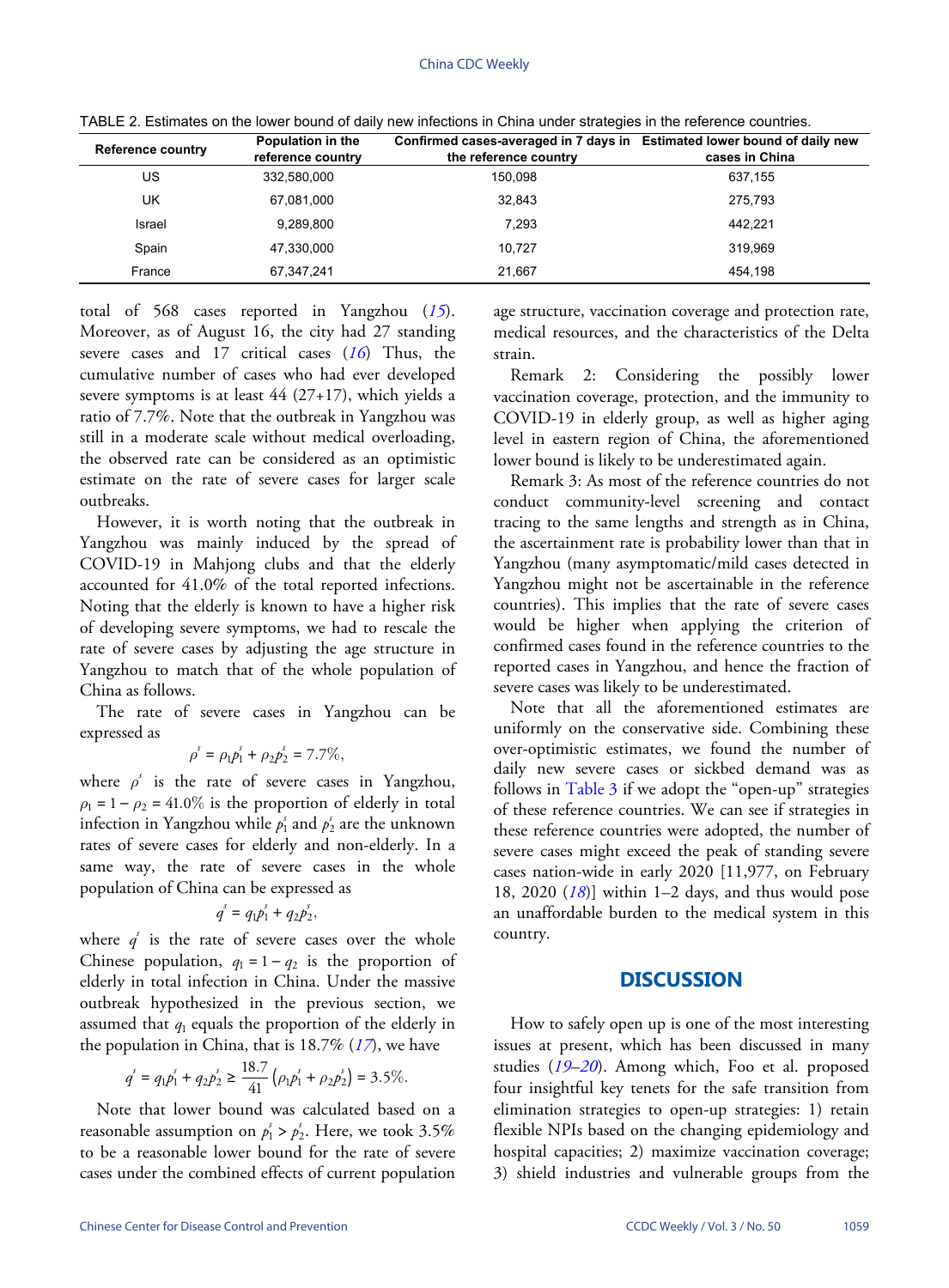<span id="page-3-8"></span>TABLE 3. Estimates on the lower bound of daily severe cases in China under strategies in the reference countries.

| <b>Reference country</b> | <b>Estimated lower bound of daily severe</b><br>cases in China |  |
|--------------------------|----------------------------------------------------------------|--|
| US.                      | 22,364                                                         |  |
| UK                       | 9,680                                                          |  |
| Israel                   | 15,522                                                         |  |
| Spain                    | 11,231                                                         |  |
| France                   | 15,942                                                         |  |

unintended consequences resulting from NPIs; and 4) detect and isolate COVID-19 promptly using extensive surveillance and stronger community social responsibility. However, due to the large population and relatively scarce health resources per capita in China, it is difficult to fully achieve tenets 1, 3, and 4, especially during a large-scale outbreak; therefore, China needs to be cautious about the decision on the open-up. Nevertheless, our suggestions towards China might not necessarily be applicable to other countries.

To be noted again, our results were based on elementary arithmetic calculations to provide quick estimates on the lower bound of the daily new infections and severe cases should China adopt coexistent or open-up policies seen in the reference countries. As a result, there were some limitations in our study, for example: 1) the estimates here were only the conservative lower bounds of, and not the actual number of cases, which is not possible to predict, but the order of magnitude seems reasonable; and 2) the effects on different vaccination strategies were not able to be incorporated into the estimations. More sophisticated dynamic models are needed to study the evolution of the pandemic and the risk if travel restrictions were lifted, various vaccination strategies were implemented together, different levels of NPI containment intensities, all of which are works in progress.

### **CONCLUSION**

To summarize, in this article we estimated a plausible lower bound on the outbreak size and sickbed demands if the pandemic response strategies in the reference countries were applied in China. The estimates revealed the real possibility of a colossal outbreak which would almost certainly induce an unaffordable burden to the medical system. Our findings have raised a clear warning that, for the time being, we are not ready to embrace "open-up" strategies resting solely on the hypothesis of herd

immunity induced by vaccination advocated by certain western countries. More efficient vaccinations or more specific treatment, preferably the combination of both, are needed before entry-exit quarantine measures and other COVID-19 response strategies in China can be safely lifted.

According to the celebrated dynamic models in epidemiology and Grönwall's Inequality in math, an epidemic decays exponentially when the reproductive number *R*<1, but may also blow up in the same exponential manner once *R>*1. In the past year, many in the world have suffered by overconfidently jumping into the latter scenario. China should not, and cannot afford to, be the next.

Conflicts of interest: No conflicts of interest.

Funding: National Natural Science Foundation of China grant 8204100362 and The Bill & Melinda Gates Foundation (INV-016826).

#### doi: [10.46234/ccdcw2021.245](https://doi.org/10.46234/ccdcw2021.245)

# Corresponding authors: Yuan Zhang, zhangyuan@math.pku.edu.cn; Xiaohua Zhou, azhou@math.pku.edu.cn;.

<sup>1</sup> School of Mathematical Sciences, Peking University, Beijing, China; Center for Statistical Sciences, Peking University, Beijing, China; <sup>3</sup> Beijing International Center for Mathematical Research, Peking University, Beijing, China; <sup>4</sup> Department of Biostatistics, School of

Submitted: October 18, 2021; Accepted: October 25, 2021

## **REFERENCES**

- <span id="page-3-0"></span>1. National Bureau of Statistics of China. Communiqué of the seventh national population census (No. 3). [http://www.stats.gov.cn/](http://www.stats.gov.cn/english/PressRelease/202105/t20210510_1817188.html) [english/PressRelease/202105/t20210510\\_1817188.html](http://www.stats.gov.cn/english/PressRelease/202105/t20210510_1817188.html). [2021-5-11].
- <span id="page-3-1"></span>2. The Central People's Government of the People's Republic of China. Territory of the People's Republic of China. [http://www.gov.cn/test/](http://www.gov.cn/test/2005-06/15/content_18252.htm) [2005-06/15/content\\_18252.htm.](http://www.gov.cn/test/2005-06/15/content_18252.htm) [2021-8-23]. (In Chinese).
- <span id="page-3-2"></span>3. The Central People's Government of the People's Republic of China. Administrative divisions of the People's Republic of China. [http://](http://www.gov.cn/test/2005-06/15/content_18253.htm)<br>www.gov.cn/test/2005-06/15/content 18253.htm. [2021-8-23]. [www.gov.cn/test/2005-06/15/content\\_18253.htm.](http://www.gov.cn/test/2005-06/15/content_18253.htm) (In Chinese).
- <span id="page-3-3"></span>4. The People's Government of Fujian Province. Overview of Fujian. [http:](http://www.fujian.gov.cn/zjfj/sqgk/) [//www.fujian.gov.cn/zjfj/sqgk/](http://www.fujian.gov.cn/zjfj/sqgk/). [2021-8-23]. (In Chinese).
- <span id="page-3-4"></span>5. The Chinese Central Government's Official Website. Press Conference of the Joint Prevention and Control Mechanism of the State Council. [http://www.gov.cn/xinwen/gwylflkjz164/index.htm.](http://www.gov.cn/xinwen/gwylflkjz164/index.htm) [2021-8-13]. (In Chinese).
- <span id="page-3-5"></span>6. Chinese Center for Disease Control and Prevention. Understanding of the antibody prevalence of COVID-19 in the population -- Q&Aon the results of the nationalwide seroepidemiological survey of COVID-19. [https://www.chinacdc.cn/yw\\_9324/202012/t20201228\\_223494.html](https://www.chinacdc.cn/yw_9324/202012/t20201228_223494.html). [2020-12-28]. (In Chinese).
- <span id="page-3-6"></span>7. The U.S. Census Bureau. Population Clock-USA and World. [https://](https://www.worldatlas.com/geography/population-clock-usa-and-world.html) [www.worldatlas.com/geography/population-clock-usa-and-world.html](https://www.worldatlas.com/geography/population-clock-usa-and-world.html). [2021-8-23].
- <span id="page-3-7"></span>Office for National Statistics, U.K. Population estimates time series 8. dataset. [https://www.ons.gov.uk/peoplepopulationandcommunity/popu](https://www.ons.gov.uk/peoplepopulationandcommunity/populationandmigration/populationestimates/timeseries/ukpop/pop) [lationandmigration/populationestimates/timeseries/ukpop/pop.](https://www.ons.gov.uk/peoplepopulationandcommunity/populationandmigration/populationestimates/timeseries/ukpop/pop) [2021-

Public Health, Peking University, Beijing, China.

<sup>&</sup>amp; Joint first authors.